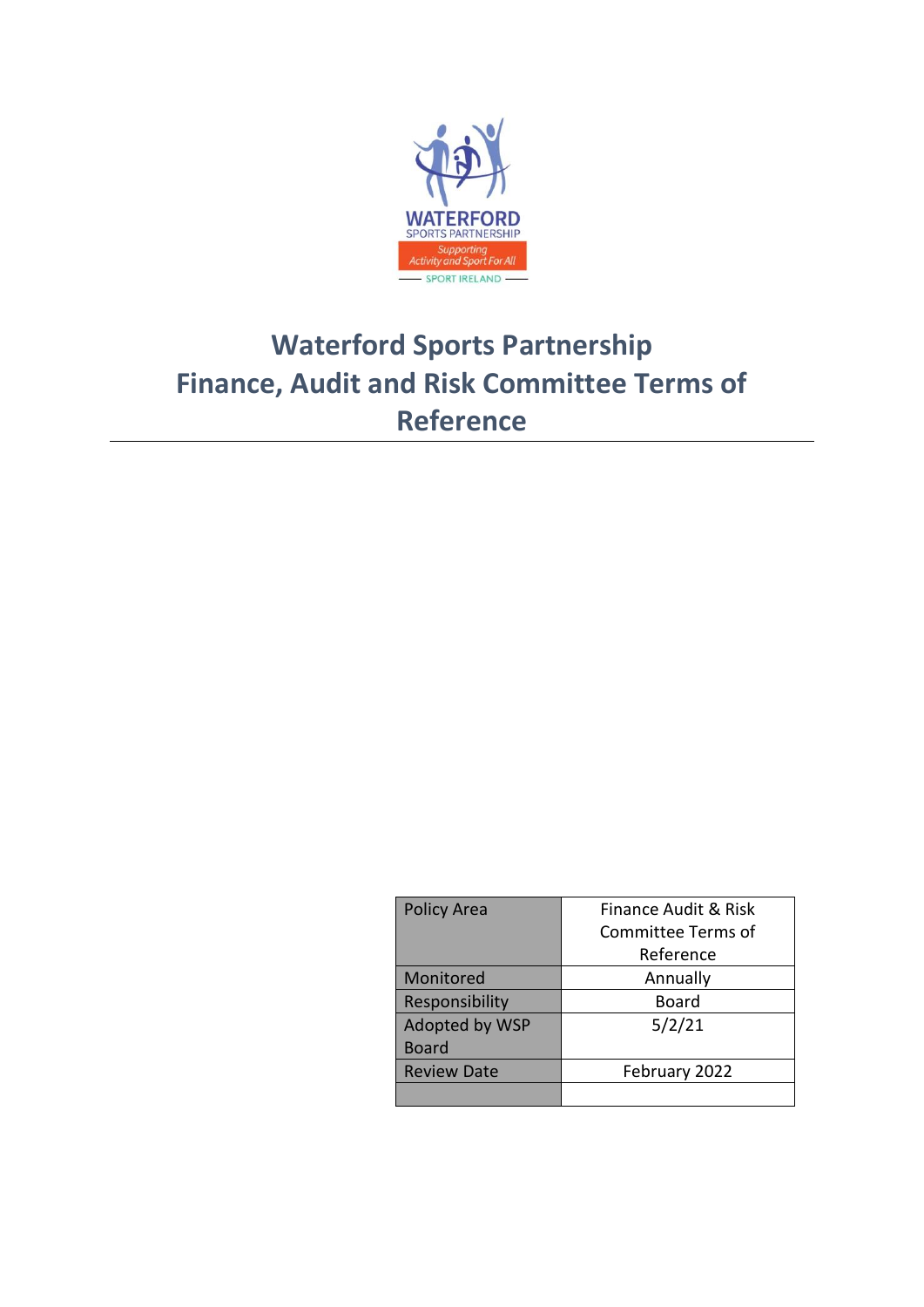# **Waterford Sports Partnership Finance, Audit and Risk Committee Terms of Reference**

#### **Purpose**

The Board has established a Finance, Audit and Risk Committee (FARC) as a committee of the Board to support them in fulfilling their responsibilities in relation to good financial governance, financial reporting, risk management and control systems. This includes reviewing the comprehensiveness of assurances provided to the Board, ensuring that the Board assurance needs are met as well as reviewing the reliability and integrity of these assurances. However, ultimate responsibility for this area rests with the Board, who must fully consider the advice and approve or amend the recommendations from the Committee.

#### **Membership**

▪The Committee will consist of at least five members, drawn from the Board Members, and the Board may appoint external individuals onto the Committee to provide specialist skills, knowledge and experience. All appointments to the Committee are ratified by the Board.

**The chairperson of the Committee may be a member of the Board.** 

▪Some members of the Finance, Audit and Risk Committee should have recent, relevant financial experience, and other members should have experience in risk management, internal control, and the core areas of WSP business.

**The Board may co-opt further external members to the Committee to fill skills and expertise gaps.** 

■ Each Committee member will be appointed for a term of three years.

▪Final determination on the number of members on the Committee is a decision for the Board.

#### **Rights**

▪In discharging its responsibilities, the FARC will have unrestricted access to members of management, employees and relevant information it considers necessary to discharge its duties. The FARC will also have unrestricted access to records, data and reports. The Committee is entitled to receive any explanatory information that it deems necessary to discharge its responsibilities.

**The Committee shall have access to sufficient resources in order to carry out its duties and will be** facilitated in this by the Secretary designated to support the committee.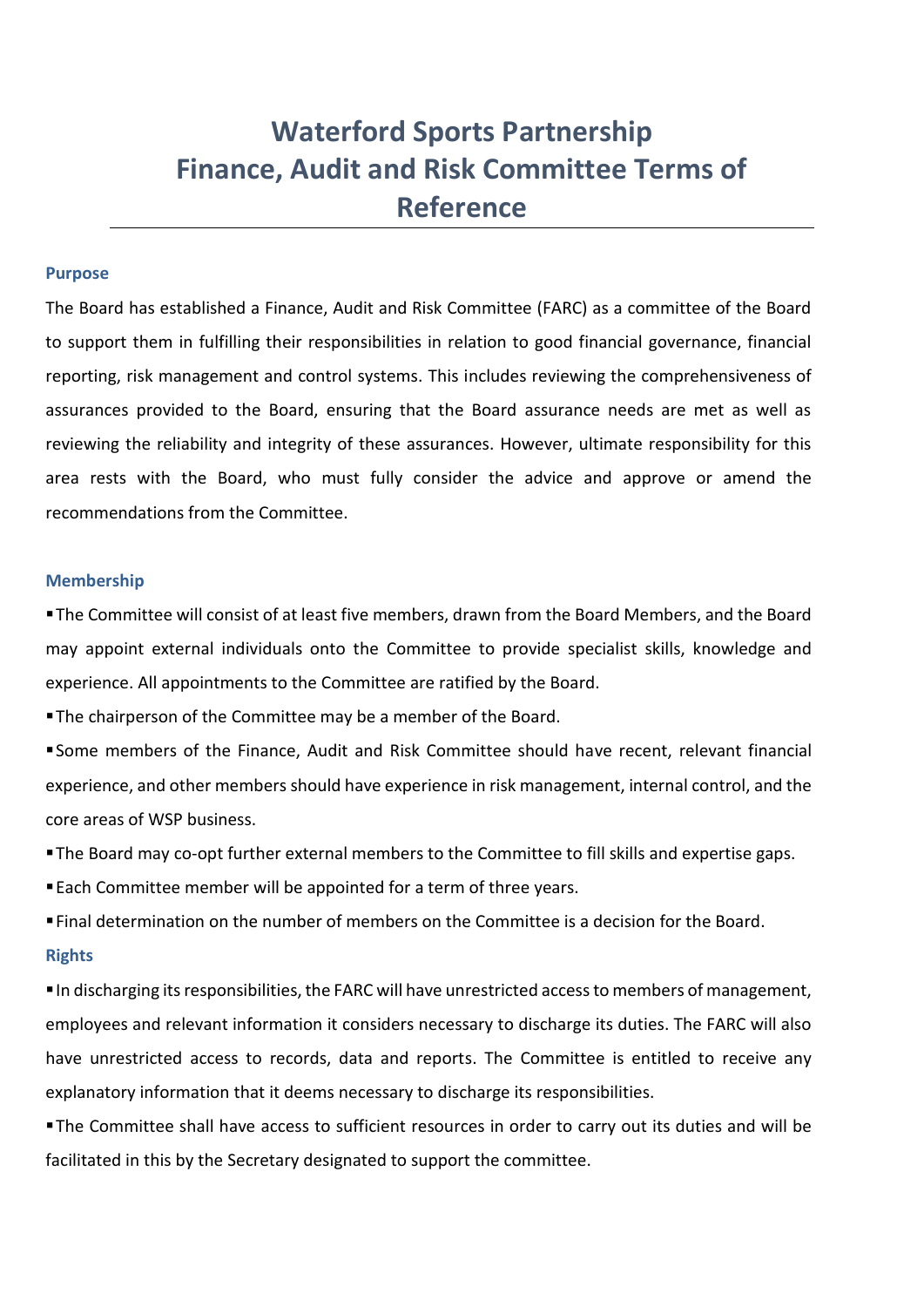▪The Committee may procure and/or avail of specialist ad-hoc advice at a reasonable expense, subject to budgets agreed by the Board, on any matter within its terms of reference.

**The Committee has rights to access to members of the Board and other Committees to seek** information relevant to its functions as per this Terms of Reference.

#### **Access**

The Internal Auditor and the External Auditor will have free and confidential access to the chairperson of the Committee.

#### **Secretary to the Committee**

**The Committee will be provided with a secretariat function by a member of the staff.** 

- **The Secretary will ensure that the Committee members receive information and papers in a timely** manner to enable full and proper consideration to be given to issues.
- ▪With the support of the chairperson, the Secretary is also responsible for the formal induction of new members of the Committee and organising mentoring for Committee members where required.
- **The Committee Secretary, in conjunction with executive leads, will also have a role in facilitating** overall co-ordination of the work of the Committee and their reporting to Board.

# **Meetings**

**The Committee will meet at least five times a year. The chairperson of the Committee may convene** additional meetings, as deemed necessary.

▪The chairperson of the Committee, together with the executive lead/Secretary, will consider the Agenda for the meeting. Members may also propose items for the agenda to the Chairperson.

▪Notice of each meeting confirming the venue, time and date together with the Agenda, minutes of the previous meeting, actions log and relevant papers should be circulated to Committee members and to the extent relevant and necessary to any other person required to attend, five working days in advance of the meeting.

▪A minimum of three members of the Committee will be present for the meeting to be deemed to have a quorum.

**The Secretary of the Committee shall minute the proceedings and resolutions of all meetings of the** Committee, including recording the names of those present and in attendance.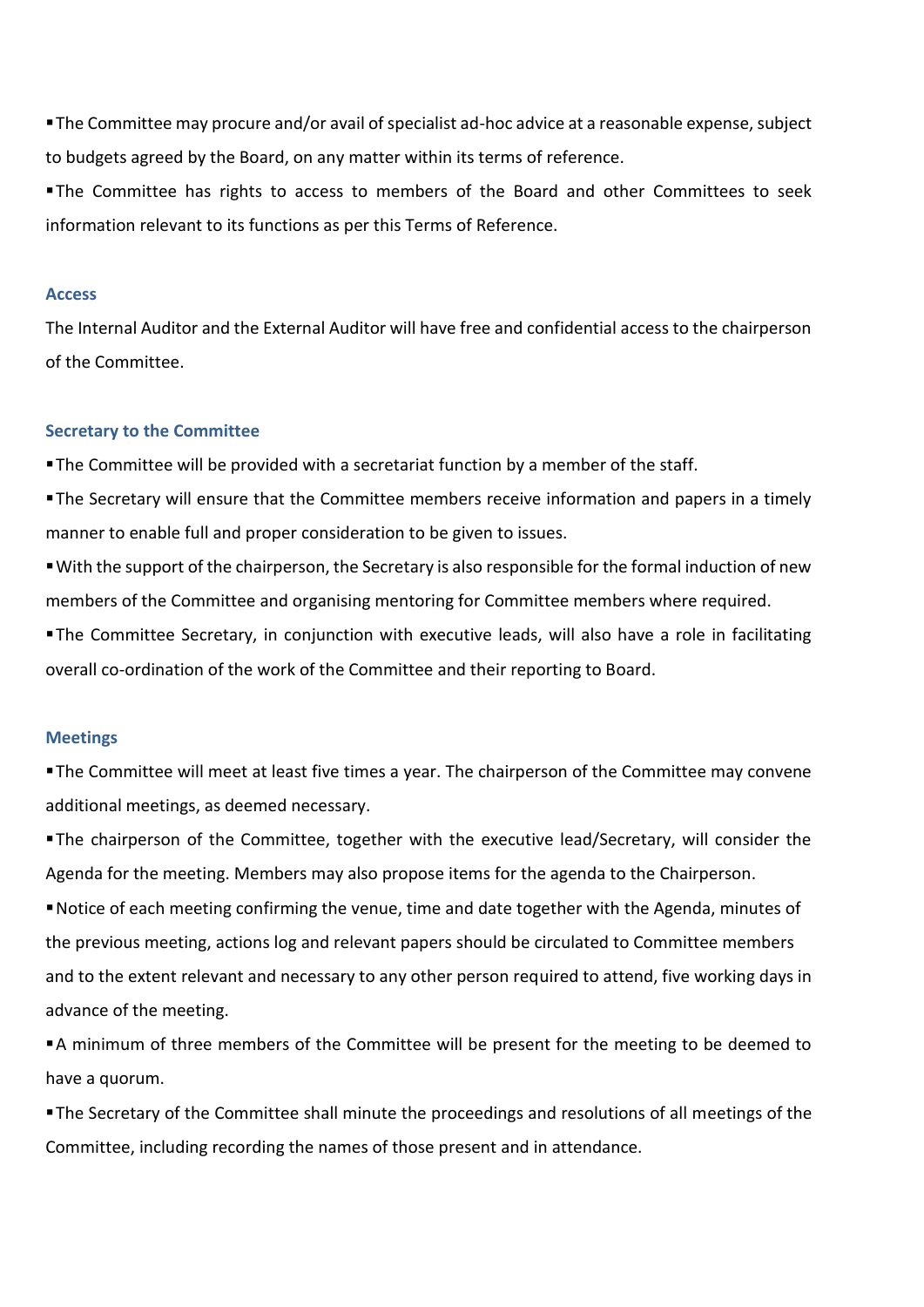**The Committee will meet with the external auditor without the executive present at least once a** year.

■ The Committee may ask the co-ordinator and staff to attend to assist it with its discussions on any particular matter.

**The Committee may ask any or all of those who normally attend but who are not members to** withdraw to facilitate open discussion of particular matters.

**The Board may ask the Committee to convene further meetings to discuss particular issues on which** they seek the Committee's advice.

# **Information Requirements**

For each meeting, the FARC will be provided with:

- A progress report on the financial position and performance summarising:
	- o income and expenditure (and a comparison with budget profiles and estimates);
	- o significant assets and liabilities and material trends;
	- o overall cash and treasury position;
	- o exception reporting on issues arising, if appropriate, and explanations of variances; and
	- o any key issues and relevant matters within the committee's remit that need to be highlighted.
- A progress report from Internal Audit summarising:
- o work performed (and a comparison with work planned);
- o key issues emerging from the work of internal audit;
- o management response to audit recommendations; and
- o any key issues and relevant matters within the committee's remit that need to be highlighted.
	- A progress report in relation to risk management which includes:
- o a copy of the strategic/corporate risk register; and
- o a summary of any significant changes to the strategic risks and how these risks are being addressed:
	- •A copy of the report for each internal audit review and other relevant third-party assurance reports.

▪A progress report (written/verbal) from the external audit representative summarising work done and emerging findings (this may include, where relevant to the organisation, aspects of the wider work carried out by external audit).

▪On a periodic basis, management assurance reports and details of third party and other reviews undertaken across the organisation.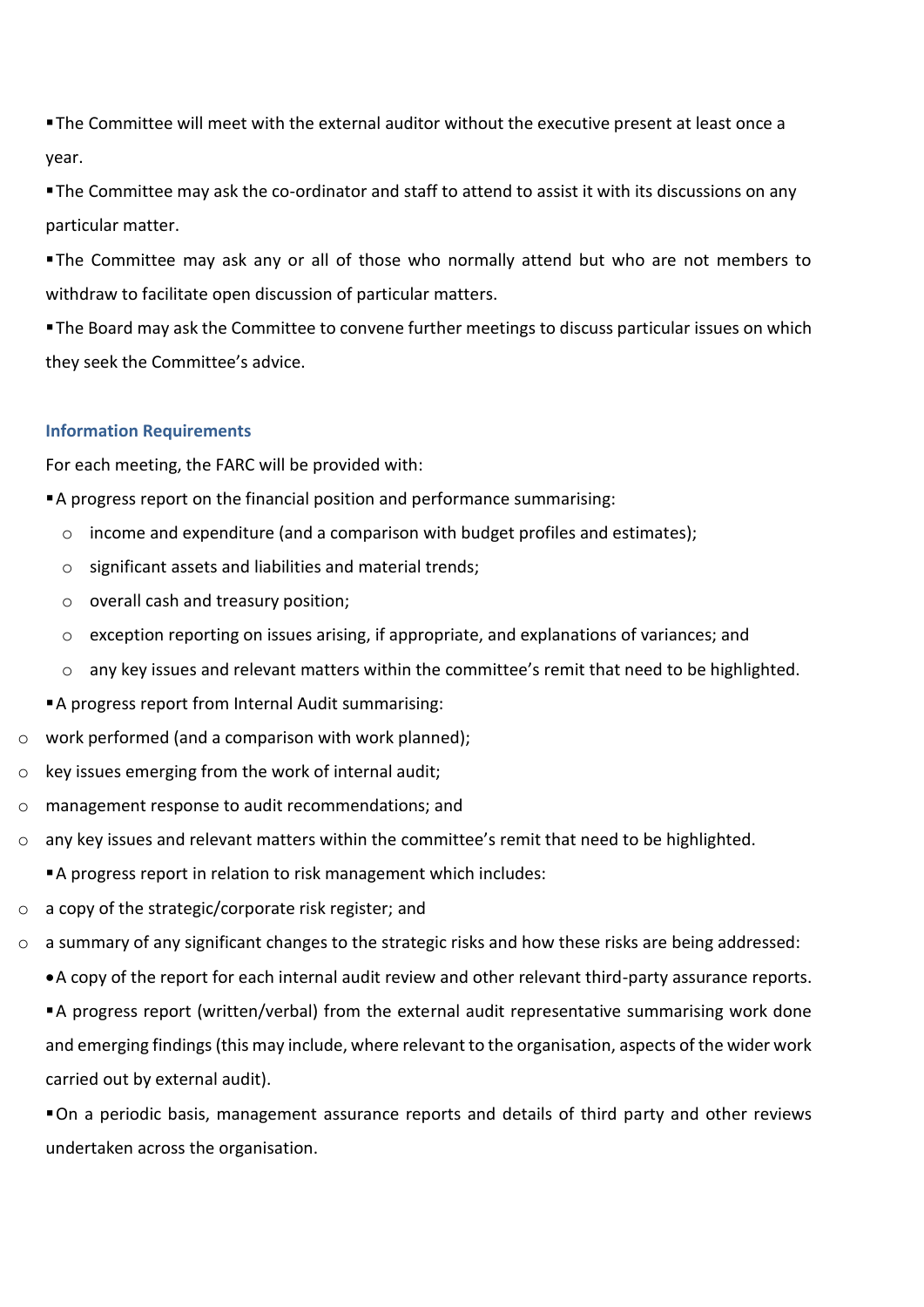As and when appropriate, the Committee will also be provided with:

- the draft financial statements of WSP;
- a report on any changes to accounting policies;
- ▪external audit's management letter and report; and
- the risk management policy.

# **Duties and Responsibilities**

In overall terms, the role of the FARC is to provide advice to the Board across a range of its key financial, risk and audit areas, including corporate governance and financial management obligations as follows:

# **Financial Reporting**

- The Committee shall advise the Board on the accounting policies and monitor the integrity of the financial statements, reviewing and reporting to the Board on significant financial reporting issues and judgements which they contain.
- In particular, the Committee shall review and challenge where necessary:
- o the consistency of, and any changes to, accounting policies;
- $\circ$  the methods used to account for significant or unusual transactions;
- $\circ$  whether WSP has followed appropriate accounting standards; and
- o all material information presented with the financial statements.
- •The Committee shall advise the Board on the process for review of the financial statements prior to submission for audit levels and on the letter of representation to the external auditors.

•Where requested by the Board, the Committee should review the content of the annual report and accounts and advise the Board on whether, taken as a whole, it is fair, balanced and understandable and provides the information necessary for stakeholders to assess WSP's performance and strategy.

# Financial planning and budgeting

The Committee will:

- •oversee the annual and multi-annual budgetary planning cycle;
- •examine the annual budget and plan prepared for WSP; and
- •provide advice to the Board and, as appropriate, recommend the budget for approval by the Board.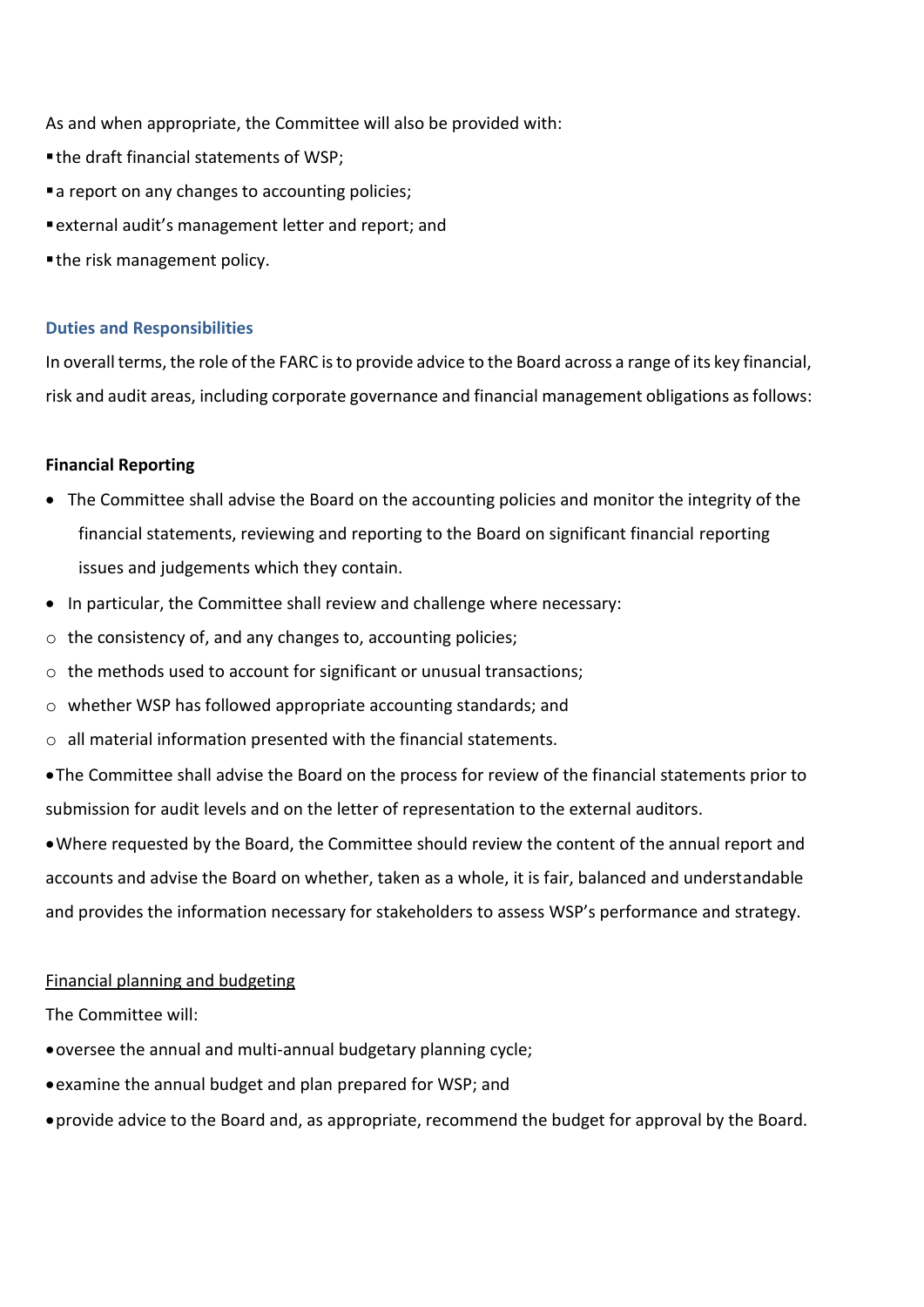# Financial performance

In the context of the annual and multi-annual budgetary process, the Committee will:

•scrutinise the management accounts and related financial performance reports on income, expenditure and cash;

•review the outturns against the forecasted position as per the annual budget profiles; and

•monitor the financial position and consider alternative scenarios, options or variations necessary to sustain the budgetary targets.

## Financial strategy

In supporting the work of the strategy committee, the FARC will:

•oversee the preparation of the financial strategy and advise the strategy committee and Board in relation to its adoption;

•monitor and report on the strategy and specifically its alignment with the overall strategic plan;

•review expenditure on all major projects, both operational/ activity and capital infrastructure, from their inception to conclusion, in the context of the approved business cases, budgets, and programmes; and

•review and advise the Board in relation to the pension and other related obligations.

# Financial policies and procedures

The Committee will:

• Review and oversee, as required, the development of new policies relating to the financial governance and financial management and recommend them to the Board for approval.

# Banking, Investments, Treasury and Borrowings

The Committee will:

•oversee and as appropriate make recommendations to the Board in relation to banking arrangements, investment and treasury policy; and

•oversee approval of authorised signatories for banking and related activities.

## Contracts and Agreements

The Committee will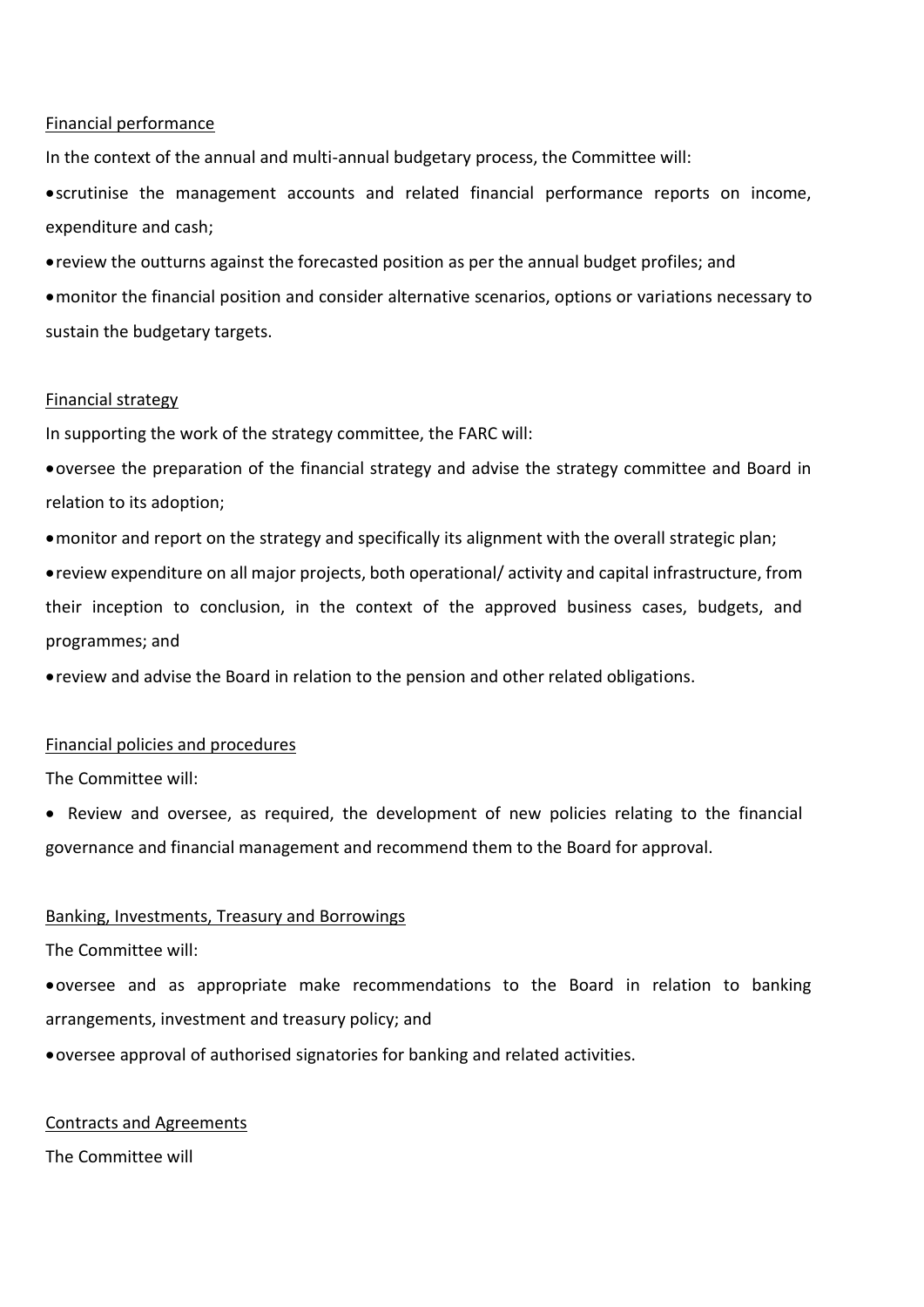•provide oversight and, where appropriate, review and make recommendations to the Board in relation to contracts and agreements with third parties as well as joint ventures and similar type activity; and

•advise the Board on the financial aspects of significant capital projects.

## **Internal Controls and Risk Management Systems**

•The Committee shall review the adequacy and effectiveness of the internal control systems, including financial controls and the control environment, control procedures and risk management systems.

•The Committee shall advise the Board on the risk management framework and on its effectiveness in supporting the arrangements for risk management, internal control and governance.

•The Committee will consider and advise the Board in relation to the statements to be included in the annual report concerning internal controls and risk management.

•The Committee shall consider the risk register, including an assessment of its principal risks and the mitigating controls in place or being put in place.

•The Committee shall consider updates from management in relation to the risk profile, risk appetite and/or risk tolerance.

# **Compliance**

The Committee shall consider reports and updates from management in relation of the adequacy and effectiveness of the policies and compliance management systems and their consistency with compliance programmes.

The Committee will consider the Directors' Compliance Statement to be included in the annual report and provide a recommendation to the Board in relation to this statement.

# **Internal Audit**

•The Committee shall monitor and review the effectiveness of the internal audit function in the context of the overall risk management system.

- The Committee shall review periodically reports on the results from the internal auditor's work.
- The Committee shall review and monitor management's responsiveness to the findings and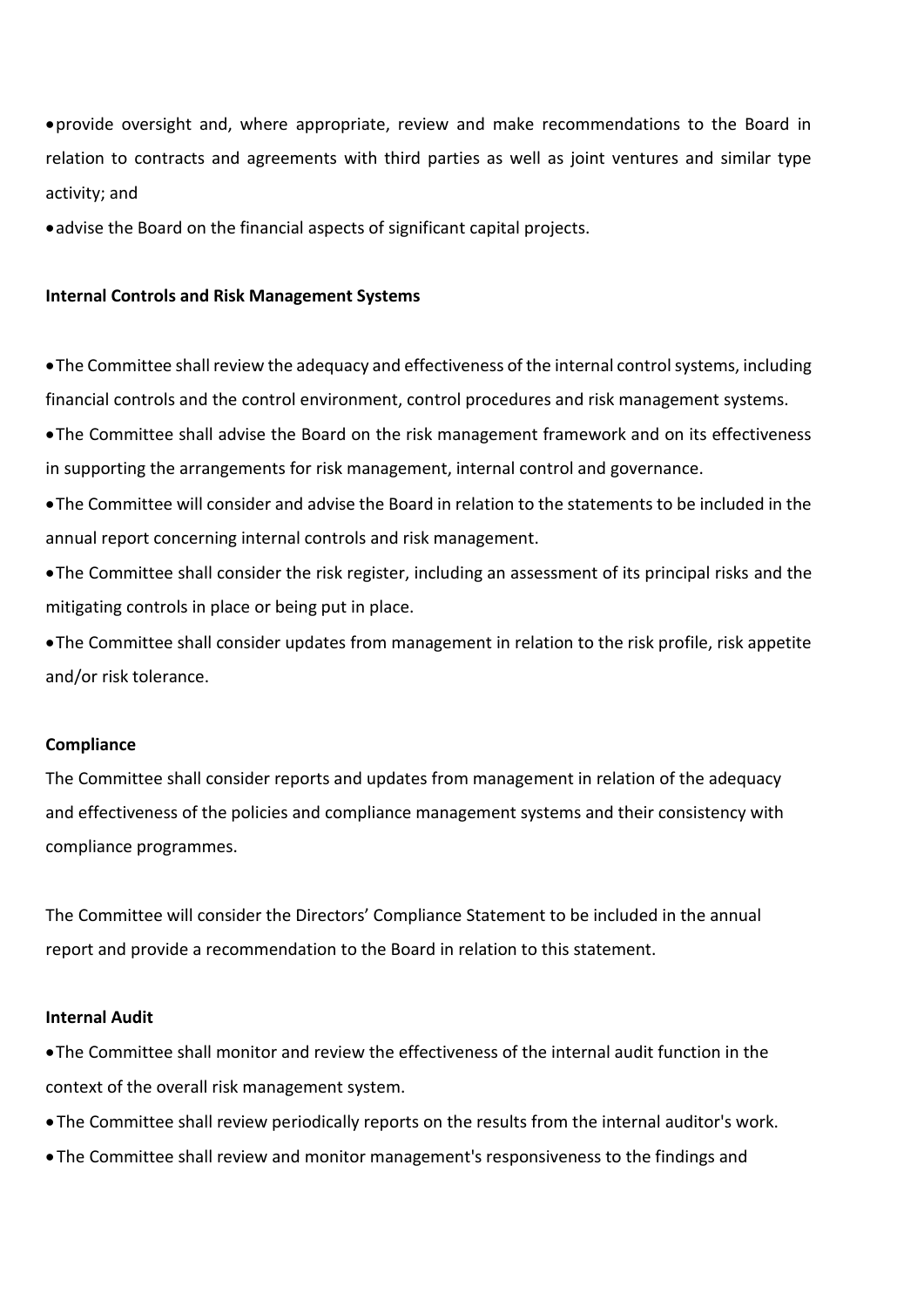recommendations of the internal auditor.

#### **External Audit**

•The Committee shall consider and make recommendations to the Board in relation to the appointment, re-appointment and removal of the external auditor.

•The Committee shall meet regularly with the external auditor, including once at the planning stage before the audit and once after the audit at the reporting stage. The committee shall meet the external auditor at least once a year to discuss their remit and any issues arising from the audit.

•The Committee shall review any representation letter(s) requested by the external auditor before they are signed by management.

•The Committee shall review the management letter and management's response to the auditor's findings and recommendations.

#### **Other**

•The Committee will work and liaise with all other Committees as necessary.

•The Committee will work to an annual work programme approved by the Board.

•The Committee will also periodically review its effectiveness (including reviewing its terms of reference) and report the results of that review to the Board.

•The Committee's duties and responsibilities can be amended and updated by the Committee as and when required.

•The Committee shall advise the Board on assurances relating to the management of risk and corporate governance requirements and consider the organisation's overall assurance processes.

•The Committee will provide oversight and support on HR related matters.

•The Committee will brief the Board in a general sense on HR matters and matters of material significance/risk will be brought to the board while respecting confidentiality at all times.

#### **Conflict of Interest**

The process for recording declarations of conflicts of interest of the Committee members will be the same used at Board level. Each member of the Committee will take personal responsibility to declare any potential conflict of interest arising in relation to any items on the agenda for FARC meetings. The Committee will specify its procedures where a conflict of interest arises in the context of a particular